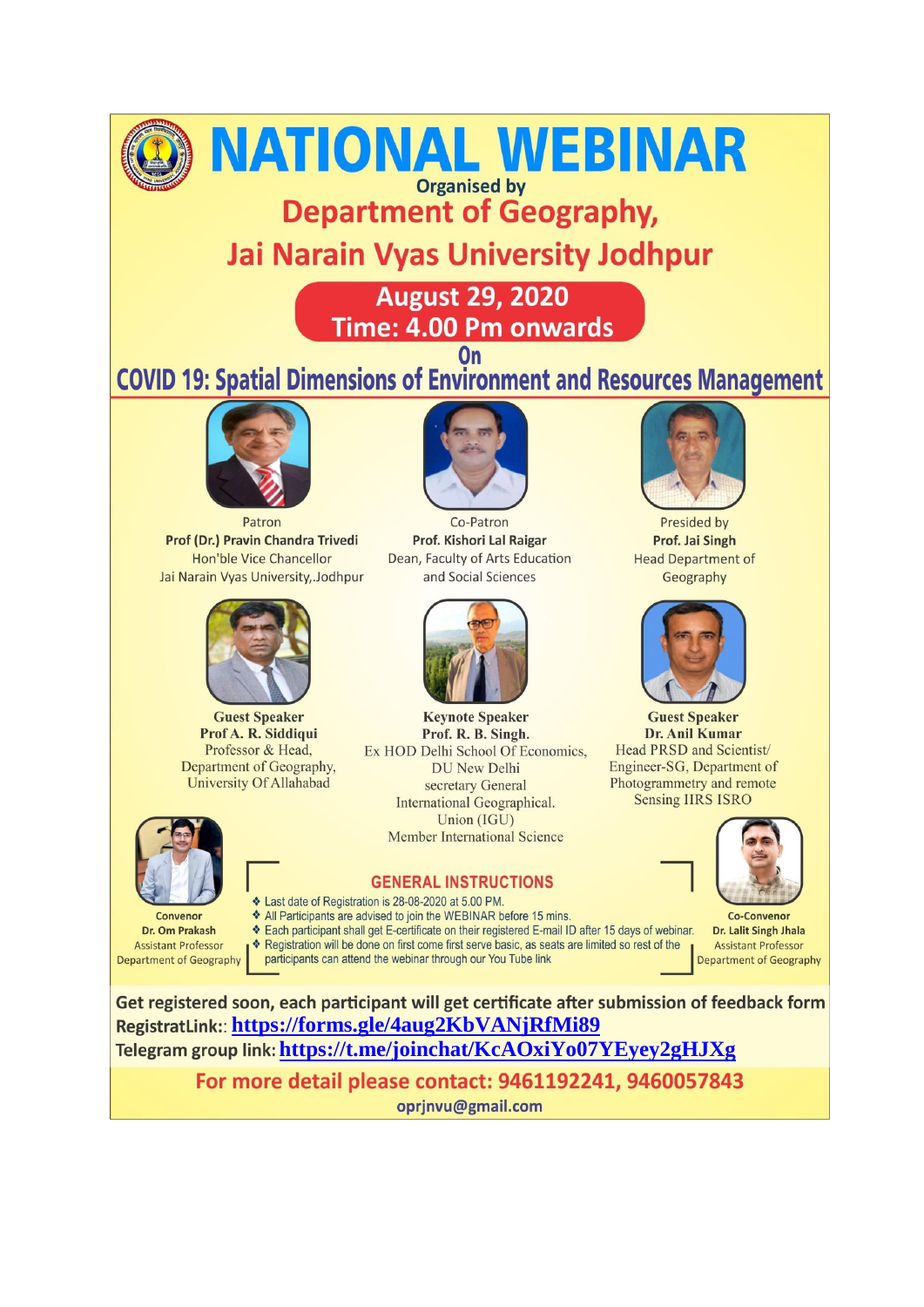#### **Our Distinguished speakers**

- **1. Prof. R B Singh**, secretary General, International Geographical. Union (IGU) Member International Science Council ISC Former Professor & Head Department of Geography Delhi School of Economics University of Delhi, New Delhi would speak as Keynote Speaker
- **2. Dr. A.R. Siddiqui**, Professor & Head, Department of Geography, Central University, Allahabad would speak on "Remote Sensing and GIS applications in Geographical Studies"
- **3. Dr. Anil Kumar**, Head PRSD and Scientist/ Engineer-SG, Department of Photogrammetry and remote Sensing IIRS ISRO, Dehradun Uttarakhand would speak on **"**Application of Machine Learning for Agro Geography using Temporal Remote Sensing Data**"**

#### **Participants**

The faculty, staff, students of the Jai Narain Vyas University, Jodhpur, special invitees and interested professionals from academic institutions, government and private sectors, NGOs, and representatives from media are requested to attend the Webinar.

Registration is compulsory to get the webinar participation e-certificate; an e-certificate of participation will be given to all participants after submission of feedback form of the webinar. Feedback form link will be send to you through telegram group after webinar. Please join our telegram group after registration.

#### **Link for registration : <https://forms.gle/4aug2KbVANjRfMi89>** (Registration is free for all participants)

#### **Link of telegram group :**

**<https://t.me/joinchat/KcAOxiYo07YEyey2gHJXg>**

The Webinar would be organized via ZOOM Conferencing Application. The details of which are as follows:

| <b>Webinar Link</b>   | : https://forms.gle/4aug2KbVANjRfMi89 |
|-----------------------|---------------------------------------|
| <b>Event password</b> |                                       |
| <b>Date</b>           | : Saturday, August 29, 2020           |
| <b>Time</b>           | : 4.00 PM Onwards                     |
|                       | India Time (Delhi, GMT+05:30)         |
| <b>Live Platform</b>  | : YouTube, Facebook                   |
|                       |                                       |

#### **About Department**

Geography Department of the then Jaswant College, Jodhpur has been actively engaged in enhancing the cause of geography in Rajasthan since its inception in the year of 1958 under headship of Prof. V.C. Mishra, who served as a vice chancellor in Sagar University Madhya Prdaesh later, and his learned colleagues viz: Prof. M. H. Quershi, who served as professor in Jawahar Lal Nehru University, Delhi at later stage, Prof. A.K. Tiwari, Dr.. P.K. Durani, Dr. P.C. Kumbhat, Dr. M. Hasan, Dr. S.S. Dhabariya, who later served as director of Remote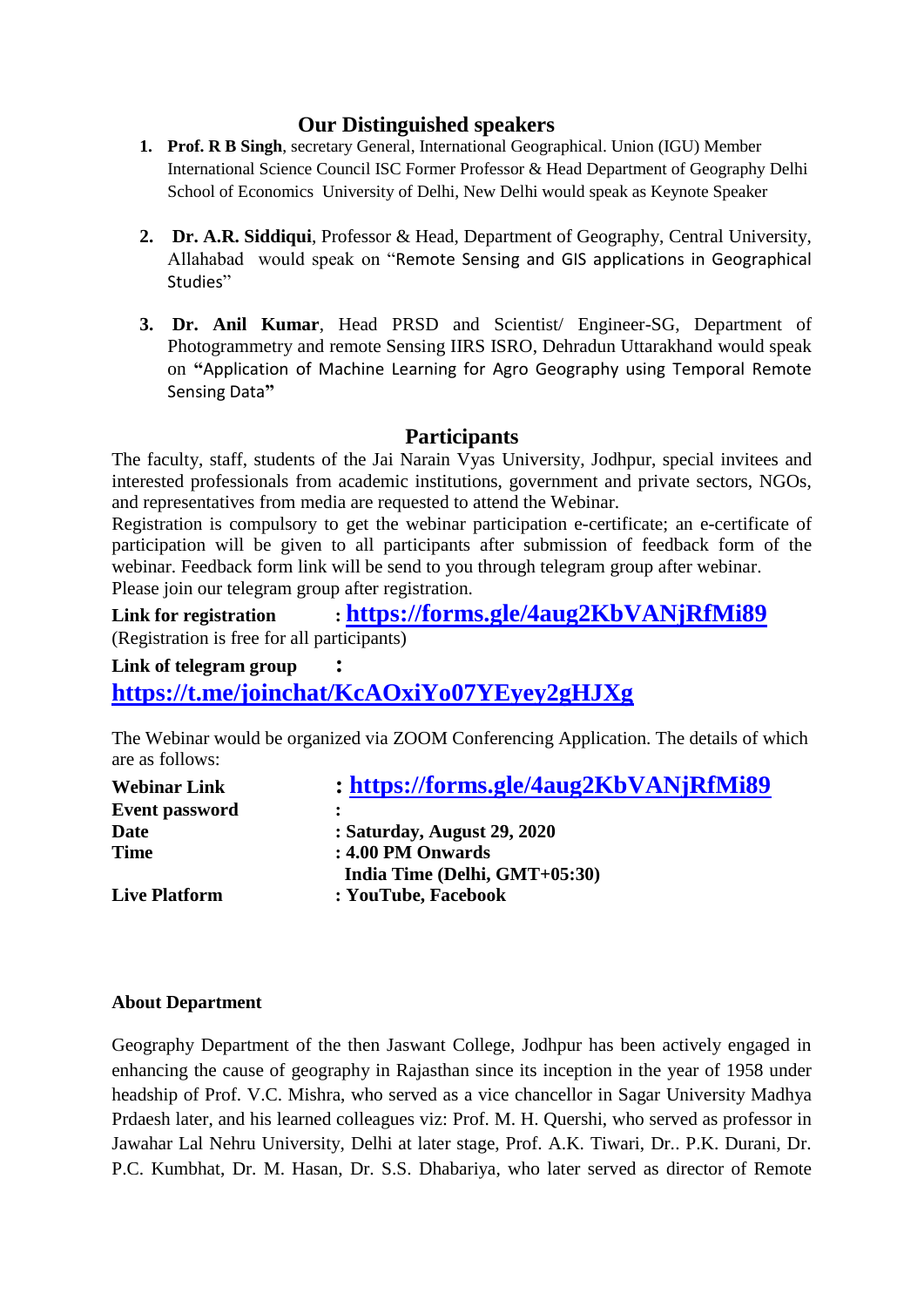Sensing in BITS Pilani, and Dr. J.K. Jain, Prof. G.S. Rathore, Prof. B.B.L. Sharma, Prof. Bhajanlal by way of teaching, research, publication and organising conferences and workshops pertaining to the field of geography. In the year of 1963 the Department of Geography was established for Post Graduation and the first batch of M.A. students passed with nine students in 1965.

The Department of Geography has 11 faculty members as follows: Prof. Jai Singh, (HOD), Prof. Rajendra Parihar, Prof. Irfan Mehar, Dr. Arjun Lal Meena, Dr. Asha Rathore, Mr. Govind Singh, Dr. Lalit Singh Jhala, Dr. Om Prakash, Dr. Gaurav Kumar Jain, Dr. Ashwani Arya, Dr. Anamika Poonia.

#### **About Distinguished speakers**

**Prof. R. B. Singh** , Dr. R.B. Singh is Ex. Professor of Geography since 1996 and Ex. Head in the Department of Geography, Delhi School of Economics, University of Delhi, Delhi-7 until Feb 2, 2020. Earlier served as UGC Research Scientist-C/Professor (1996-2002), UGC Research Scientist B/Reader (1988-1996) and Lecturer (1985-1988); Coordinator UGC-SAP-DRS III and Head, Department of Geography during 2013-2016. Recently, Prof. Singh got elected as first Indian and second Asian secretary General and Treasurer of the International Geographical Union for 2018-22. Dr. Singh is presently Chair, Research Council, CSIR-Central Food Technological Research Institute, Mysore; Member-Research Council-CSIR Central Institute of Medicinal and Aromatic Plants, Lucknow; Member of International Science Council ( earlier ICSU) Prestigious Scientific Committee-Health and Wellbeing in Changing Urban Environment-System Analysis Approach. Prof. Singh was Vice-President, International Geographical Union (IGU) since 2012 and is elected again for second consecutive term (2016-18) of the highest world geographical body. He is invited by IAP-Global Network of Science Academies to join Working Group for statement on Science and Technology for Disaster Risk Reduction. He was unanimously Elected President of the Earth System Science Section of the Indian Science Congress Association for 2019-20. NITI Aayog, Government of India invited him as Member of the prestigious committee for preparing Vision India-2035. Chair, Task Force, Landslides Awareness, National Disaster Management Authority, Government of India, 2018-2019. He is also International Science Council GeoUnion Committee on Risk and Disaster Management. He is First Indian Geographer bearing dual distinction of the IGU Secretary General and ISC Scientific Committee Member.

**Dr. A. R. Siddiqui:** Prof A R Siddiqui Head, Department of Geography Allahbad Central University, Prayagraj, did his B.Sc,M.Sc,M.Phil&Ph.D degree from Aligarh MuslimUniversity, Aligarh, Dr.Siddiqui also qualified UGC NET/Agricultural Research Services NET Examination, he started his initial career from Chaudhary Charan Singh University, Meerut in the year 1999 as lecturer, Later he joined University of Allahabad University in the Year 2001, He has been elevated as Reader in the year 2009, Associate Professor in 2012 and Professor in 2015. He has completed NNRMS training course and three international training programmes sponsored by United Nations. He has also obtained P.G.Diploma in Geo-Information Science specialization in Geo-Hazards from IIRS Dehradun and ITC The Netherlands. His specialization is in arid zone research, urban environment issues and application of remote sensing and GIS in land degradation studies. He has supervised 9 Ph.D students. He has published 38 research papers in peer reviewed journals